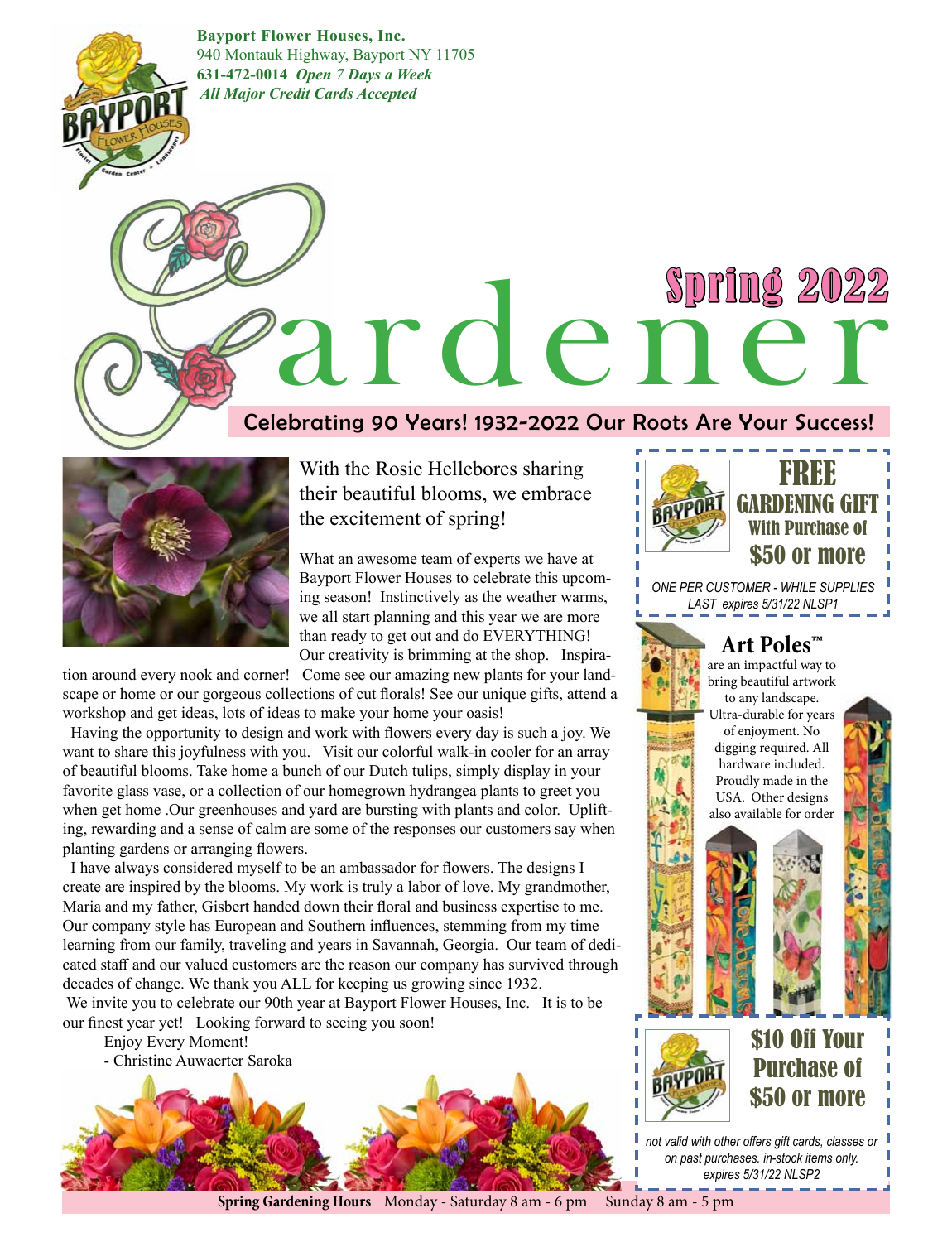



#### *CALIBRACHOA*

A rainbow of colors with perfect, non-stop blooms! Known also as Million Bells, they are perfect for pots, window boxes, and hanging baskets. An added bonus is that they attract both butterflies and birds! They love at least six hours of sunshine, love to be fed (we recommend Osmocote, slow release) and like to be watered just when the top 2" of soil are dry. No need to deadhead, Calibrachoa are self cleaning making them the perfect summer annual!



*Castle Spire® Blue Holly Ilex x meserveae*  Very attractive color and form. Castle Spire is a regal accent for your landscape!



*'GRAPE CRUSH' ASTER* Bold purple daisies on a dense and sturdy mound of deepgreen slender foliage. Amazing flower power for late summer and early autumn.





WE RECOMMEND:

WE RECOMN

**END** 

**SOS for your Soil Compost** is made on our horse farm in St. James When planting a new treasure, add a few hand fulls of compost to the bottom of the hole, then mix the existing soil with compost 50/50 to fill around the new planting, leave it a bit high. Top with a nice layer of compost, about 1″, carefully leaving the base of the planting exposed a bit and water, water, water

*LANTANA*

Extremely heat tolerant, the long blooming Lantana is a beautiful addition to your garden. The blooms are not only beautifully colored, the are beautifully scented, attached the elusive hummingbird to its delicate flowers. Lantana love the sun and require average watering. If you see the plant going to berries instead of blooms, time for a quick deadheading. Lantana

come is all colors of the garden color spectrum and some varieties incorporate several colors into one flower head, from

yellow to peach to pink to hot pink.





*'SILLY STRING' HOSTA*  Dwarf Hosta of narrow blue leaves with a rippled edge. Super cute and totally unique.



*SOMBREROTM 'SUMMER SOLSTICE'CONEFLOWER*  Bright yellow daisies with white eyezones over a compact mound of bright green foliage. This has it all! Attracts Bees & Butterflies,



**Coast of Maine Quoddy Blend Lobster Compost** is made with lobster shells, compost and sphagnum peat moss GREAT for conditioning flower beds & borders, vegetable gardens, herbs & annuals. Terrific for growing vegetables! . Filled with everything your plants need for healthy growth. It drains well and is an ideal soil conditioner for existing beds that need reinvigorating.

#### *GERANIUM*

Their easy care, abundant blooms make them a long standing favorite in the

American garden! Native to South Africa, the Geranium grows best in full sun. Deadheading your geranium will encourage boosted blooming. Don't overfertilize as that will direct the plant's energy to the leaves, not the blooms. And the tried and true Geranium loves consistant watering,

not overwatering, just consistent. The brightly colored blooms of the geranium do well in hanging baskets, porch pots and in the landscape.





*Celtic Pride® Siberian Cypress Microbiota decussata*  An evergreen groundcover with delicate good looks but tough-as-nails performanceand is

untouched by deer.



'*ELECTRIC NEON PURPLE' BEE BALM* Glossy deep-green mildew-resistant foliage topped with magenta/purple flowers in late spring through mid summer. What else could you ask for? Deer resistant, attracts pollinators, salt tolerant and makes a great cut flower!



**Bio-tone Starter Plus** The Ultimate Starter Fertilizer with both Endo & Ecto Mycorrhizae Grows larger root mass to help plants establish fast, Reduces transplant loss, Promotes bigger blooms, Microbe enhanced all natural organic fertilizer with no sludges or fillers



Keep your knees dirty and your shovel clean! - Gardener's Mantra



'*DROP DEAD GORGEOUS' HOSTA* Large Hosta of heart-shaped rippled leaves



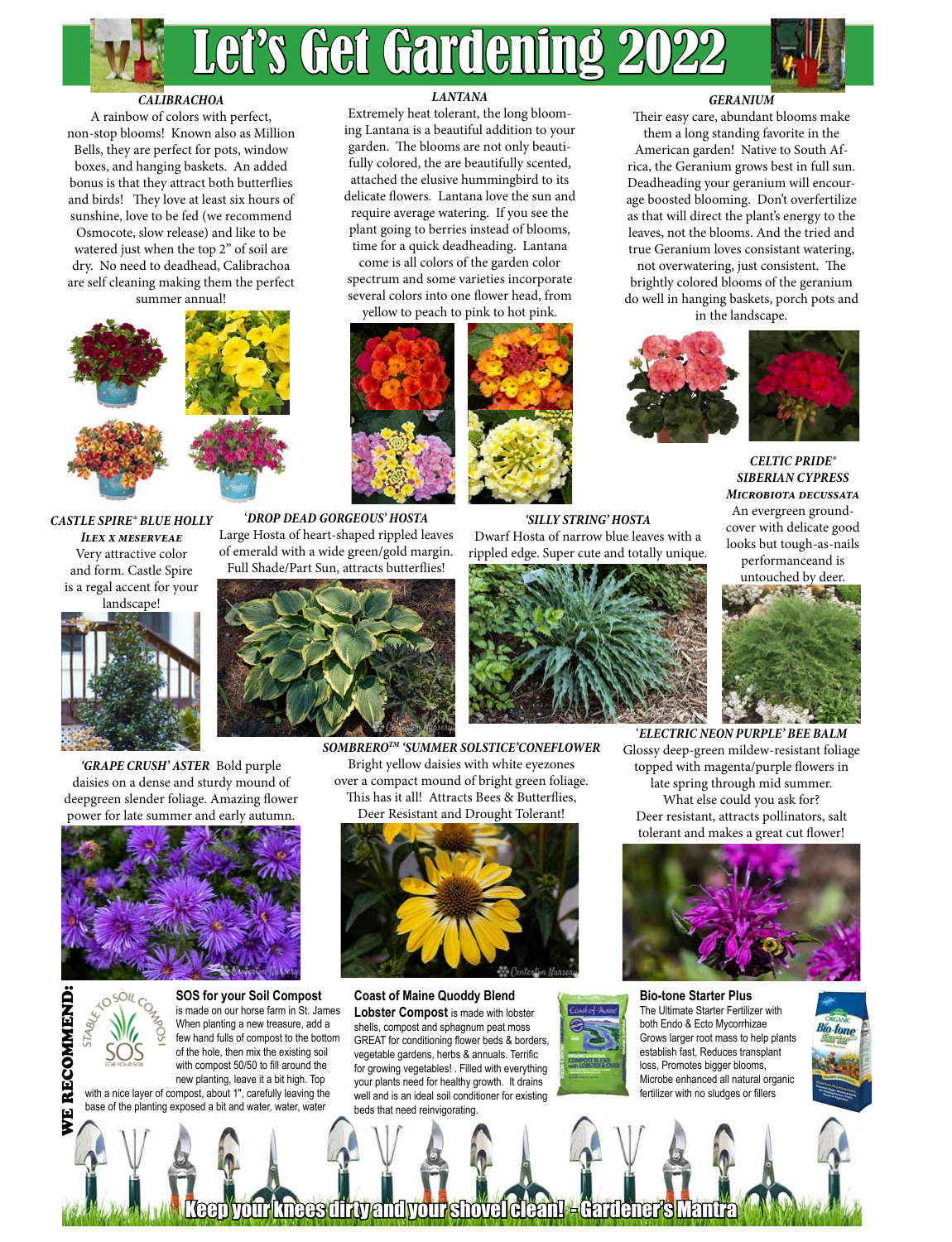

### Celebrating 90 Years of Blooming Joy!

Bayport Flower Houses began as a wholesale carnation grower, selling to the New York City market, under the management of Maria & Paul Auwaerter. In the 1930s, while the carnation crops were being harvested many of the stems would break off short. The wholesale market only demanded long stems so the short stem carnations

And once upon a time, we had a horse (or two) and maybe a sheep (or two) and

were put in a bucket and placed outside the packing shed for people passing through to the local cemeteries.

Over the years, Bayport Flower Houses gained a reputation as a wonderful Florist and Garden Center. Gisbert was reknown over the island (and beyond) for his beautiful floral creations. With his immense talent, the flower shop grew to include weddings and parties from Manhattan to Montauk!









time, and the world, changed, we moved to growing annuals, perennials and the cut flowers fly on airplanes from exotic locations. We no longer have all the animals but we have a great staff of four legged friends, including Walter, Roxy, Peaty, Holly and Oreo!

fields and greenhouses of cut flowers. As

Today, over 90 years later – Bayport Flower Houses is still under the management of the Auwaerter family. Maria and Paul's grandchildren, Karl Auwaerter and Christine Saroka, head up a dedicated team of horticulturists and floral designers providing the local communities with the beauty of flowers & plants. While the business focus has changed from wholesale carnations to a renowned Retail Flower Shop, Garden Center and Landscape – the focus on customer service has never wavered.

## Spring Events & Workshops

Thursday, June 16 at 10 am \$85 per person European Bouquet Workshop •Create and take home a colorful & beautiful bouquet of blooms •Learn floral preparation •How to design your bouquet and wrap as a gift.



### Tuesday, June 28

at 9 am (\$5 per family) Ladybug Breakfast Be sure to BE SPOTTED at the annual ladybug release for children of all ages! \$5 per family donation to benefit the Cornell Cooperative

Extension Children's Garden

**Pre-registration required online at www.bayportflower.com/shop, over the phone at 631.472.0014 or in person**



*Pre-registration required online at www.bayportflower.com/shop, over the phone at 631.472.0014 or in person*





kid-size container garden with easy to grow, fresh vegetables!

Saturday, May  $28<sup>th</sup>$  at 3 pm (\$20 pp) Kid's Flower Pot With a little bit of guidance, children will create their own beautiful flowering porch pot sure to elicit ooohs and aaahhhs.